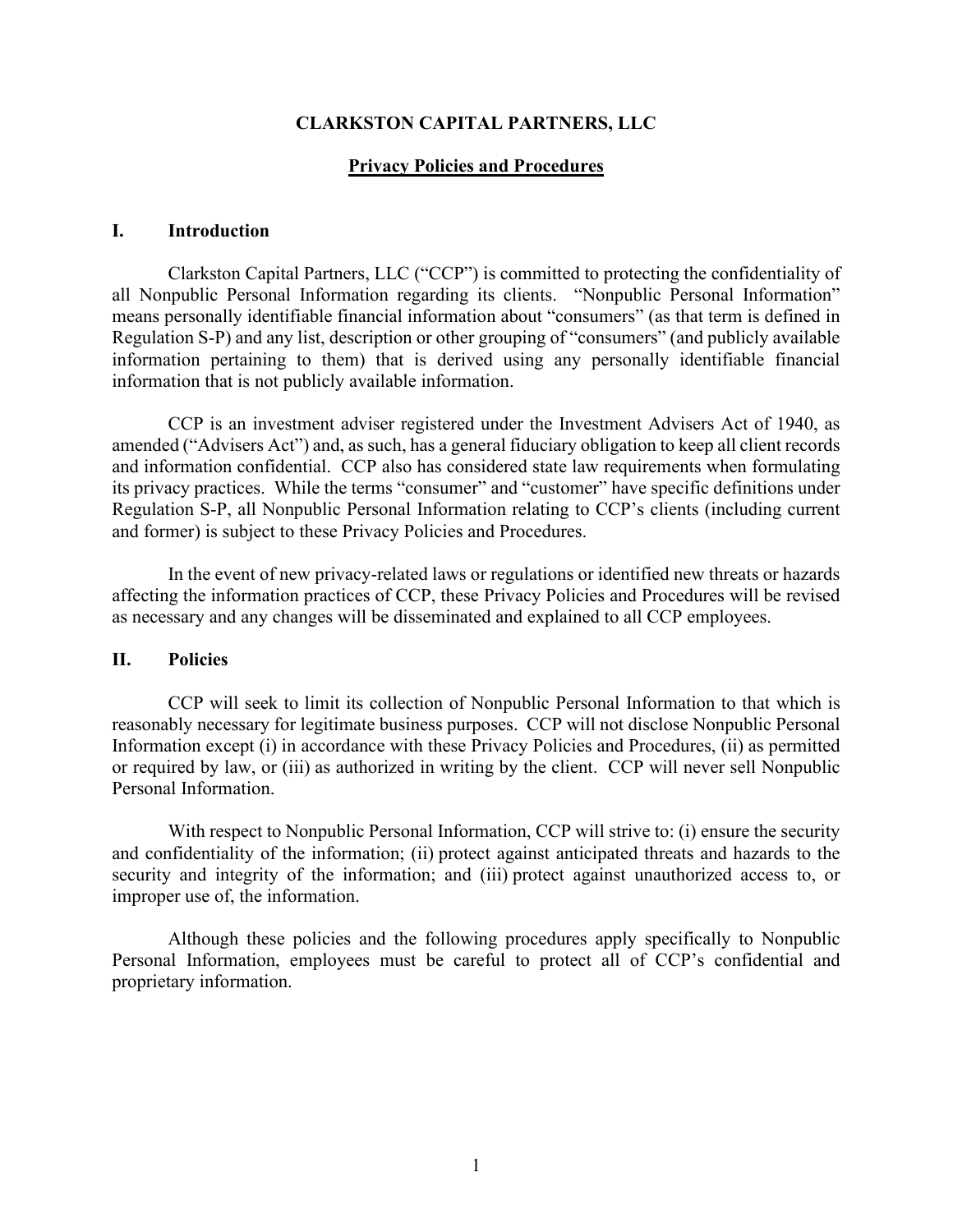## **III. Procedures for the Protection of Nonpublic Personal Information**

#### **A. General**

To protect Nonpublic Personal Information, CCP maintains appropriate security measures for its computer and information systems and, by reference, incorporates CCP's Identity Theft and Cybersecurity policies and procedures into these Privacy Policies and Procedures.

CCP's Privacy Policies and Procedures are designed to provide administrative, technical and physical safeguards to assist employees in maintaining the confidentiality of Nonpublic Personal Information collected from CCP's clients.

Employees should notify CCP's Chief Compliance Officer ("CCO") promptly of any threats to the security of, or improper disclosure of, Nonpublic Personal Information. Employees with questions concerning the collection and sharing of, or access to, Nonpublic Personal Information of CCP's clients must look to the CCO for guidance. A violation of these Privacy Policies and Procedures is cause for disciplinary action, up to and including termination of employment for cause and referral to appropriate civil and criminal legal authorities.

#### **B. Protecting Confidential Information**

Each employee is required to sign a confidentiality agreement upon being hired by CCP. Each employee has a duty to maintain the confidentiality of information acquired in connection with their employment, with particular care being taken with regard to Nonpublic Personal Information.

Nonpublic Personal Information will be restricted to employees who have a need to know such information to either provide services to a client or conduct operations, or otherwise have a legitimate business purpose to have access to the information.

No employee is authorized to sell, on behalf of CCP or otherwise, Nonpublic Personal Information of CCP's clients.

## **C. Information Stored in Hard Copy Formats**

CCP has implemented the following procedures to protect Nonpublic Personal Information stored in hard copy formats:

1. Employees are required to keep hard copy documents containing Nonpublic Personal Information in a secure facility, compartment(s) or receptacle(s) that is locked nightly ("clean desk policy").

2. Documents containing Nonpublic Personal Information being printed, copied or faxed must not be left unattended.

3. Employees are required to exercise due caution when mailing or faxing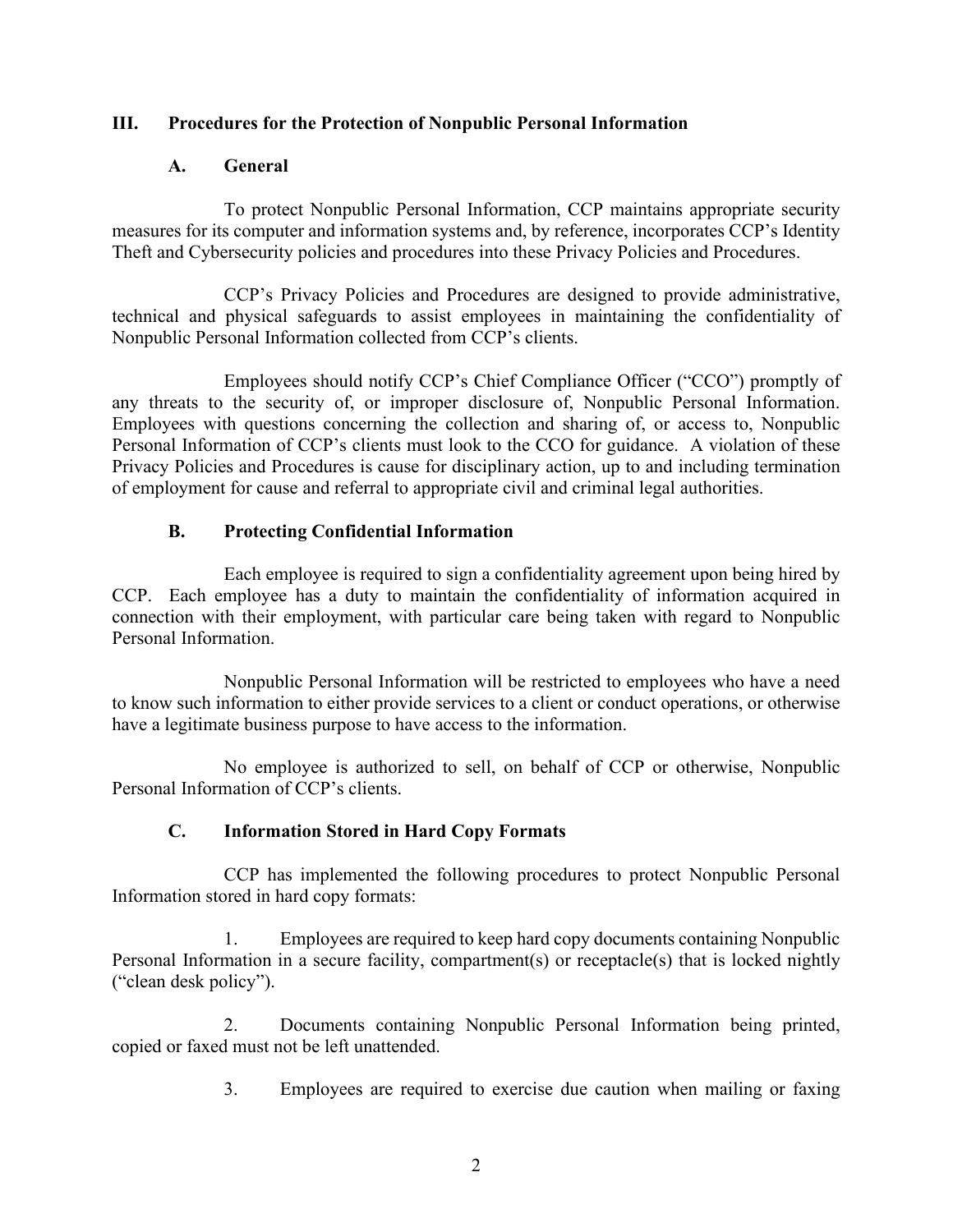documents containing Nonpublic Personal Information to ensure that the documents are sent to the intended recipients.

4. Employees are required to shred or dispose in a secure recycling bin any written documents containing Nonpublic Personal Information that CCP is not required to maintain.

5. The Chief Operating Officer ("COO") will ensure that storage areas are protected against destruction or potential damage from environmental hazards.

6. Employees may only remove documents containing Nonpublic Personal Information from CCP's premises for legitimate business purposes. Any documents taken off premises must be handled with appropriate care and returned as soon as practicable.

# **D. Electronic Information Systems**

CCP has implemented a Cybersecurity Policy that includes procedures designed to protect Nonpublic Personal Information stored on electronic systems. Employees are required to comply with CCP's Cybersecurity Policy when accessing and utilizing electronic systems that contain Nonpublic Personal Information.

Employees must utilize the utmost care to prevent improper or unauthorized use of access to client accounts. Any actual or suspected breach of security involving client accounts must immediately be reported to the CCO.

# **E. Discussions Including Nonpublic Personal Information**

Conversations involving Nonpublic Personal Information should be conducted by employees in private, and care should be taken to prevent any unauthorized persons from overhearing or intercepting such conversations.

# **F. Working in Public Places and from Home**

Employees should avoid discussing Nonpublic Personal Information in public places where they may be overheard, such as at conferences, in restaurants and in elevators. Employees should be cautious when using laptops or reviewing documents that contain Nonpublic Personal Information in public places to prevent unauthorized people from viewing the information.

Each employee working from home will be subject to the same standard of care, and will take the same precautionary measures, as employees working from CCP's office to safeguard Nonpublic Personal Information.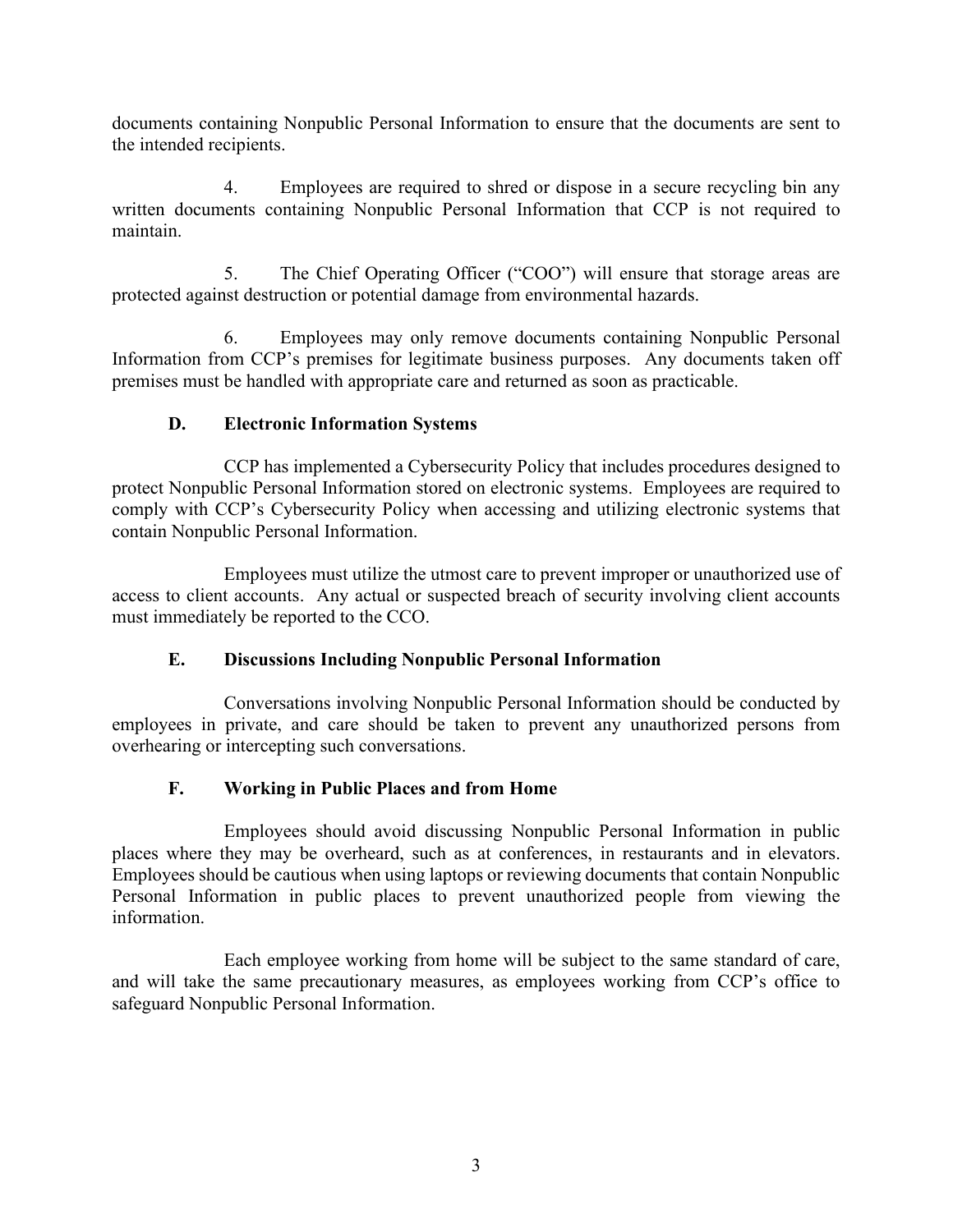#### **G. Discarding Information**

Employees may only discard or destroy Nonpublic Personal Information in accordance with the following procedures:

1. The CCO has the sole authority to permit the destruction of any required record. No required record will be destroyed before the required retention period has lapsed.

2. Employees are reminded that electronic and hard copy media containing Nonpublic Personal Information must be destroyed or permanently erased before being discarded. Any employee discarding any document or electronic media containing Nonpublic Personal Information must ensure that such documents and electronic media are shredded, permanently erased, or otherwise destroyed so that the information cannot be reconstructed. Employees should be aware that some devices, such as scanners, photocopiers and fax machines, may save electronic copies of documents that have been scanned, copied, or transmitted. Employees should consult with the device's instruction manual or manufacturer to ensure that any stored information is erased before the device is removed from CCP's offices.

3. CCP must ensure that any companies engaged to dispose of Nonpublic Personal Information perform their duties in accordance with the Policies and Procedures. The COO is responsible for ensuring that such companies appropriately dispose of CCP's information, and may do so by, among other things:

- a. reviewing an independent audit of the disposal company's operations;
- b. obtaining information about the disposal company from references or other reliable sources; and/or
- c. requiring that the disposal company be certified by a recognized trade association or similar third party.

## **IV. Disclosure of Nonpublic Personal Information**

#### **A. General Requirements**

Employees are required to comply with CCP's Identity Theft Prevention Program, which includes but is not limited to a prohibition against sharing Nonpublic Personal Information over the telephone or in response to an e-mail unless the employee has identified the person to whom they are communicating and confirmed that sharing the Nonpublic Personal Information is allowed under one of the privacy exceptions under The Gramm-Leach-Bliley Act ("GLBA"), as described below. Employees should take reasonable precautions to confirm the identity of individuals requesting Nonpublic Personal Information. Employees must be careful to avoid disclosures to identity thieves, who may use certain Nonpublic Personal Information, such as a social security number, to convince an employee to divulge additional information. Any contact with suspected identity thieves must be reported promptly to the CCO.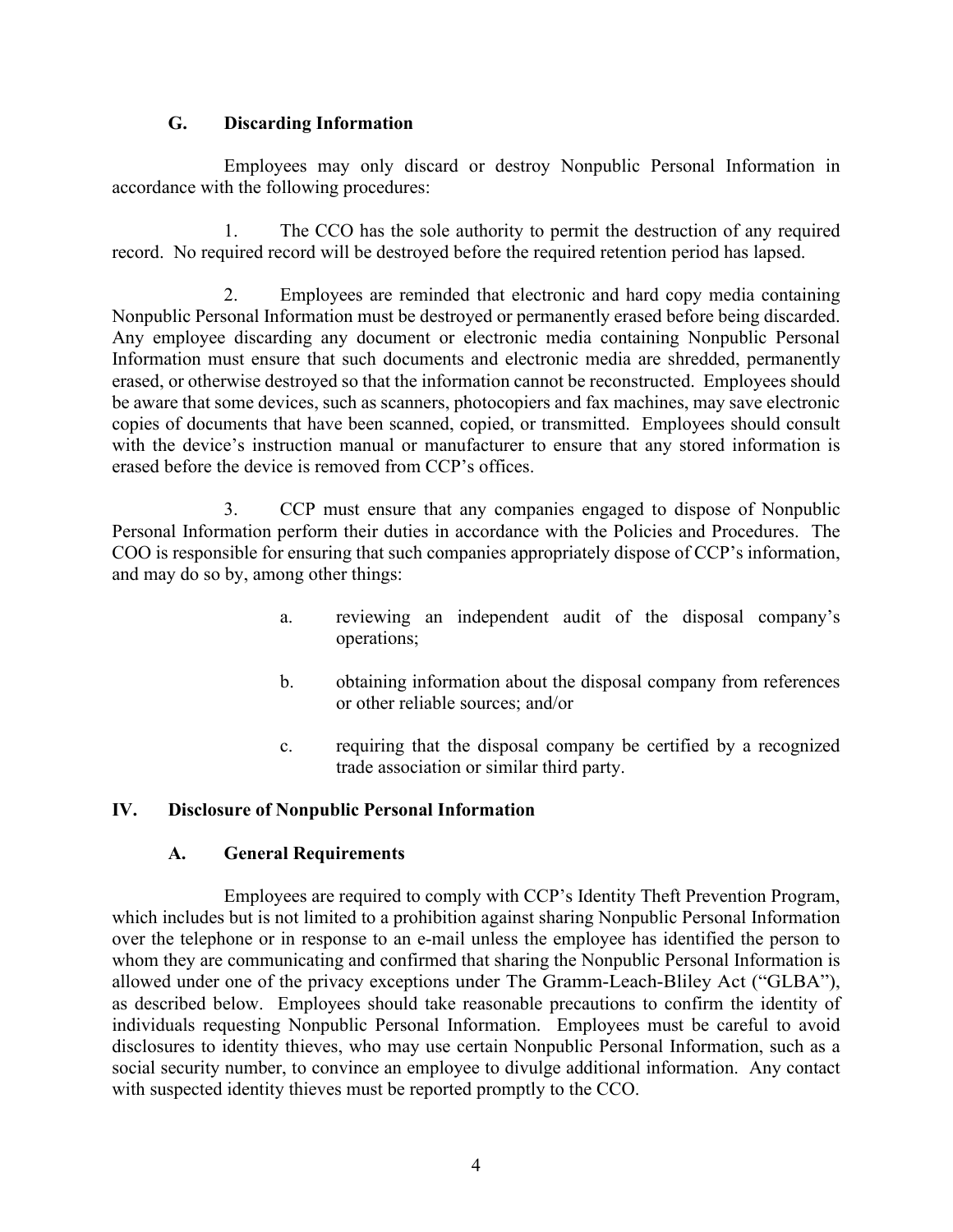To the extent practicable, employees will seek to remove nonessential Nonpublic Personal Information from information disclosed to third parties. Social security numbers must never be included in widely distributed lists or reports.

## **B. Disclosure of Information to Nonaffiliated Third Parties – "Do Not Share" Policy**

CCP has a "do not share" policy. CCP does not disclose any Nonpublic Personal Information to nonaffiliated third parties, except under one of the GLBA privacy exceptions, as described below, or as authorized by a client.

#### 1. Types of Permitted Disclosures – The Exceptions

In certain circumstances, Regulation S-P permits registered investment advisers to share Nonpublic Personal Information about its clients with nonaffiliated third parties without providing an opportunity for those individuals to opt out. These circumstances include sharing information with a nonaffiliate (i) as necessary to effect, administer, or enforce a transaction that a client requests or authorizes; (ii) in connection with processing or servicing a financial product or a service that a client authorizes; and (iii) in connection with maintaining or servicing a client account with CCP.

a. Service Providers

From time to time, CCP may have relationships with nonaffiliated third parties (such as attorneys, auditors, accountants, brokers, custodians, information technology support and other consultants), who in the ordinary course of providing their services to CCP may require access to information containing Nonpublic Personal Information of CCP's clients. These third-party service providers are necessary for CCP to provide its investment advisory services.

CCP will periodically determine whether its service providers have adopted policies and procedures regarding the protection Nonpublic Personal Information as required by applicable laws and regulations. When CCP is not comfortable that service providers are already bound by duties of confidentiality (e.g., as attorneys, auditors, and other financial institutions, are), it will require contractual assurances from those service providers that they will maintain the confidentiality of Nonpublic Personal Information they obtain from or through CCP.

Prior to providing any third-party service provider with access to personal information about individuals who are residents of Massachusetts, CCP will take reasonable steps to verify that such service provider has a written, comprehensive information security program reasonably designed to comply with the provisions of the Massachusetts data security regulation (201 CMR §§17.01-05) ("Massachusetts Regulation"). The CCO will ensure that any new contracts with such service providers include provisions requiring the service provider's implementation of security policies and procedures that reasonably comply with the Massachusetts Regulation.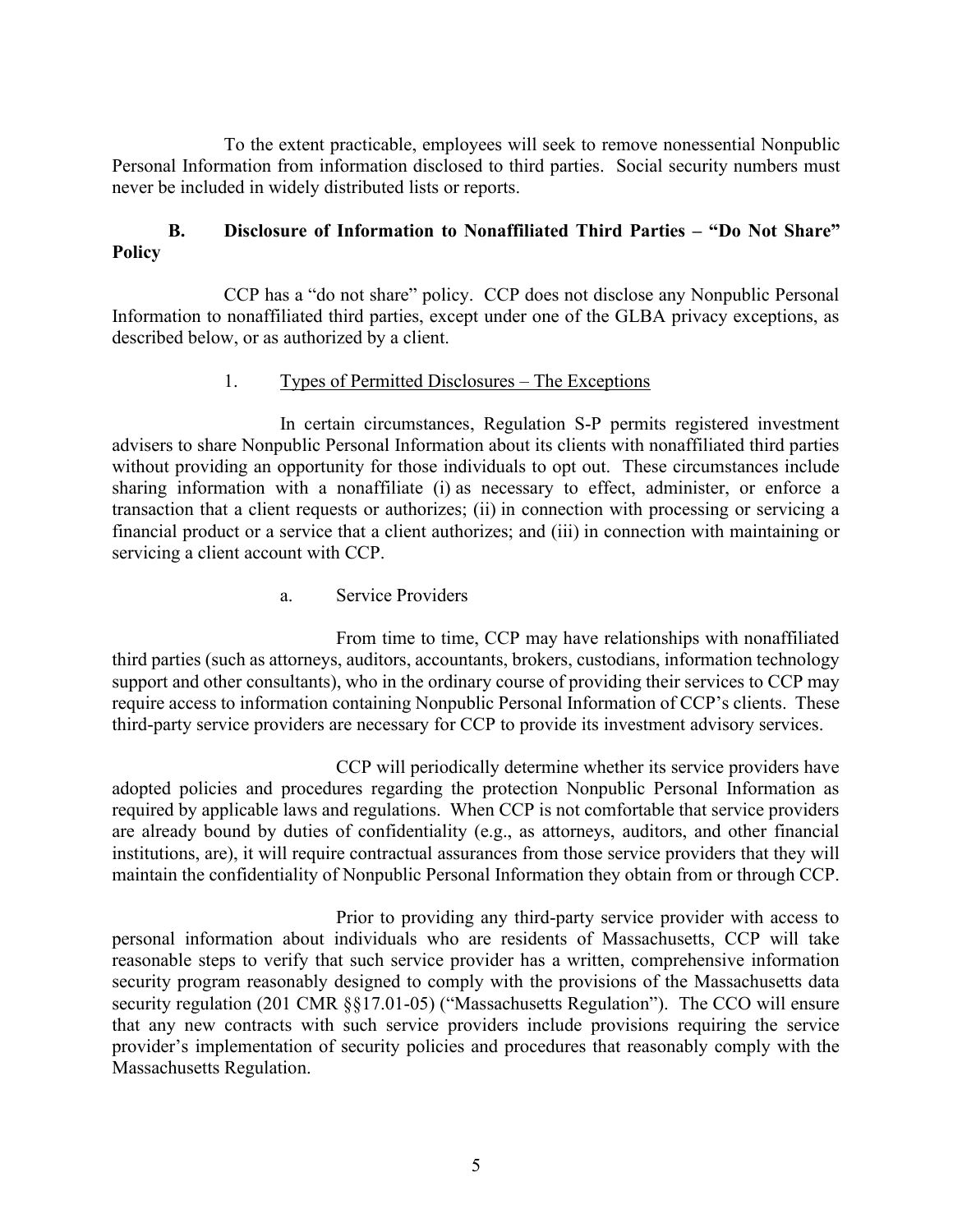b. Processing and Servicing Transactions

CCP may also share information when it is necessary to effect, administer, or enforce a transaction requested or authorized by a client. In this context, "necessary to effect, administer, or enforce a transaction" includes what is required or is a usual, appropriate, or acceptable method:

- i. to carry out the transaction or the product or service business of which the transaction is a part, and record, service, or maintain the client's account in the ordinary course of providing the financial service or financial product;
- ii. to administer or service benefits or claims relating to the transaction or the product or service of which it is a part;
- iii. to provide a confirmation, statement, or other record of the transaction, or information on the status or value of the financial service or financial product to the client or the client's agent or broker.
- c. Sharing as Permitted or Required by Law

CCP may disclose information to nonaffiliated third parties as required or allowed by law. For example, this may include disclosures in connection with a subpoena or similar legal process, a fraud investigation, recording of deeds of trust and mortgages in public records, an audit or examination, or the sale of an account to another financial institution.

2. Client Authorization

Clients may provide CCP with instructions to share their information with third parties. This authorization may be provided in writing, by e-mail, or orally (in person or by telephone). The Portfolio Administrator will update CCP's internal client profile record with the names of the authorized third parties.

3. Provision of Opt Out

As discussed above, CCP currently operates under a "do not share" policy; and, therefore, does not need to provide the right for its clients to opt out of sharing with nonaffiliated third parties, as long as such entities are exempted as described above. If CCP's information sharing practices change in the future, the CCO will implement opt out<sup>[1](#page-5-0)</sup> policies and procedures and CCP will make appropriate disclosures to its clients.

<span id="page-5-0"></span><sup>1</sup> Model forms related to affiliate marketing are provided in Reg. S-AM. Model forms related to the use of Nonpublic Personal Information are provided in Reg. S-P.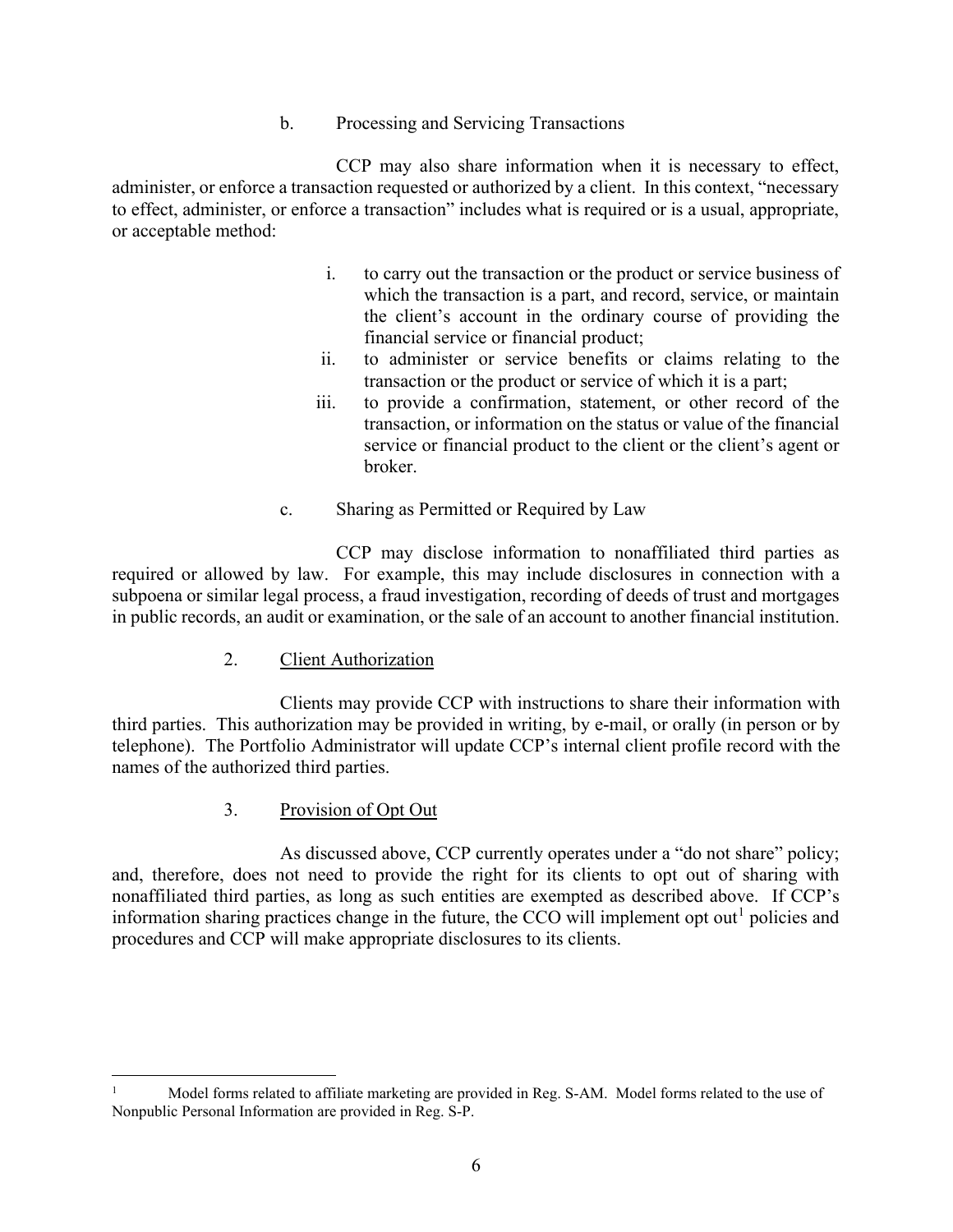## **C. Disclosure of Information to and from Affiliates**

CCP does not currently share information covered by Regulation S-AM about consumers ("eligibility information") with any affiliates. In the event that CCP begins to share eligibility information with an affiliate and such affiliate intends to use the information to make marketing solicitations, the following procedures will apply.

#### 1. Information Obtained from Affiliates

Prior to using any information about an individual obtained from an affiliated entity for marketing purposes, an employee must notify the CCO. The CCO shall be responsible for ensuring that the affected individuals have received clear and conspicuous notice of the information sharing arrangement and an opportunity to opt out<sup>1</sup>, and that the affected individuals have not opted out.

## 2. Information Provided to Affiliates

Prior to providing information about individuals to affiliates for marketing purposes, an employee must notify the CCO. The CCO shall be responsible for ensuring that the affected individuals have received clear and conspicuous notice of the information sharing arrangement and an opportunity to opt out<sup>1</sup>, and that the affected individuals have not opted out.

#### **V. Privacy Notice**

CCP has developed a Privacy Notice, as required under Regulation S-P, to be delivered to Customers initially and to current Customers when amended. The Privacy Notice is attached as Exhibit A. The Privacy Notice discloses CCP's information collection and sharing practices and other required information. The Privacy Notice will be revised as necessary any time information practices change.

## **A. Privacy Notice Delivery**

1. **Initial Privacy Notice** 

As required by applicable regulations, CCP will deliver an initial Privacy Notice to all new Customers at the time the Customer relationship is established (i.e., upon execution of the agreement for services).

## 2. Annual Privacy Notice

On December 4, 2015, President Obama signed the Fixing America's Surface Transportation Act, or "FAST Act", into law. The FAST Act, in part, amended the GLBA to remove a financial institution's obligation to provide an annual privacy policy notice when certain conditions are met<sup>[2](#page-6-0)</sup>. Pursuant to this amendment, CCP would be required to provide an

<span id="page-6-0"></span><sup>&</sup>lt;sup>2</sup> The SEC has not yet updated Regulation S-P to account for the amendment. Nonetheless, the amendment was effective immediately.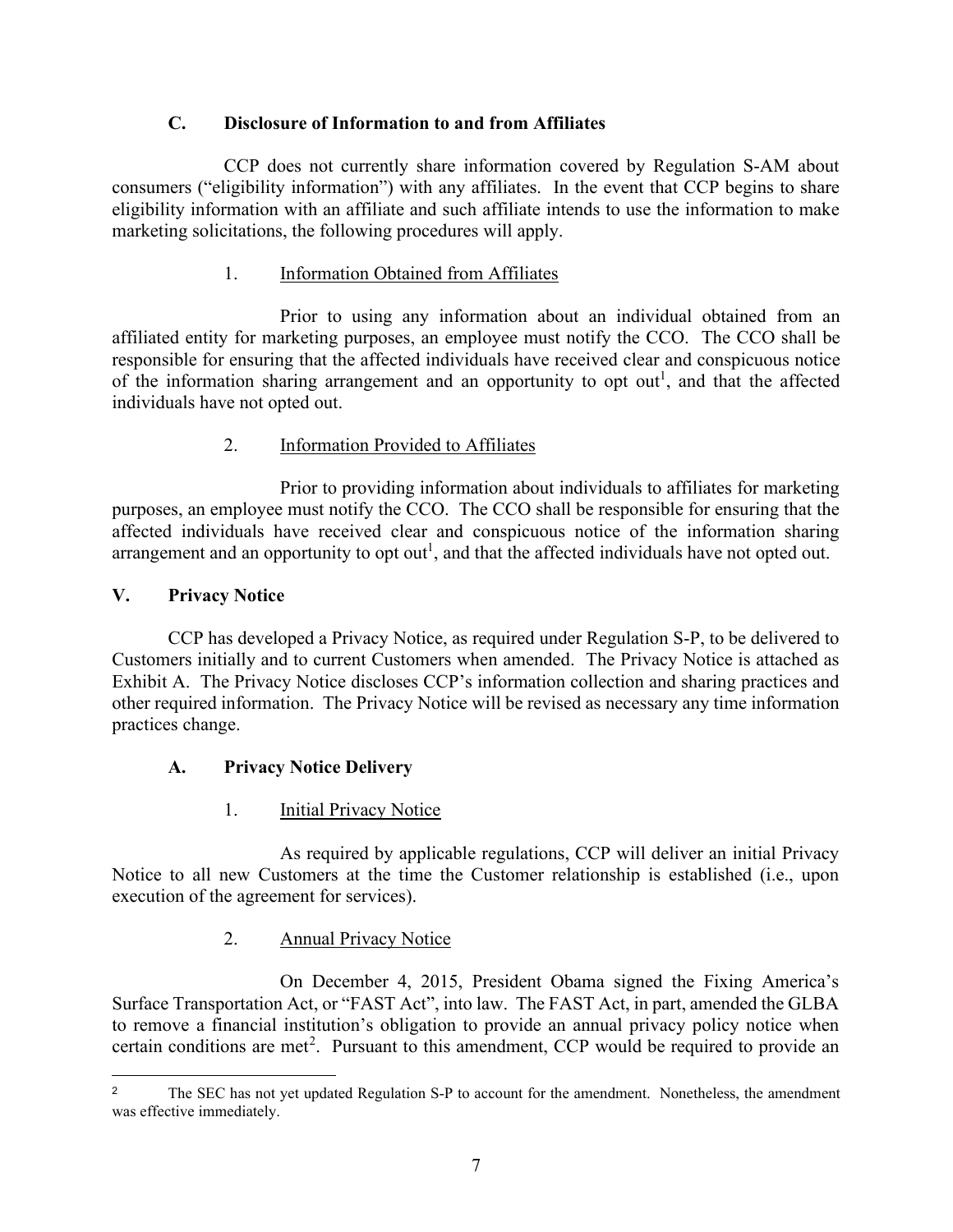annual notice only if it changes its privacy policies to disclose Nonpublic Personal Information to nonaffiliated third parties in a manner that triggers an opt-out right (e.g., marketing purposes).

#### 3. Revised Privacy Notice

Regulation S-P requires that CCP amend these Privacy Policies and Procedures and promptly distribute a revised disclosure to Customers if there is a change in CCP's collection, sharing, or security practices.

#### 4. Joint Relationships

If two or more individuals jointly obtain a financial product or service from CCP, CCP may satisfy the initial, annual, and revised notice requirements by providing one notice to those individuals jointly.

#### **VI. State Requirements for Protecting their Residents**

#### **A. California**

The California Financial Information Privacy Act, generally referred to as "S.B. 1," is found at California Financial Code §§4050, et seq. S.B. 1 protects the privacy of Nonpublic Personal Information to a greater extent than GLBA. S.B.1 generally provides that (i) financial institutions that wish to share Nonpublic Personal Information with nonaffiliated third parties must obtain affirmative consent ("opt-in") to do so, and (ii) financial institutions that wish to share Nonpublic Personal Information with affiliated parties must permit customers to opt out of such sharing. S.B. 1 establishes specific content and form requirements for such opt-ins, but it also contains numerous exceptions, exemptions, and carve-outs applicable to specific fact patterns under which Nonpublic Personal Information may be shared by financial institutions.

## **B. Massachusetts**

The Massachusetts Regulation contains the most stringent and detailed data security requirements for organizations by a state to date. Massachusetts is the first and only state to require covered organizations to adopt a comprehensive written information security program ("WISP") incorporating specific security measures. Effective since March 1, 2010, the Massachusetts Regulation has extensive reach, purporting to cover every organization, wherever located, that owns or licenses personal information of Massachusetts residents. The Massachusetts Regulation specifically applies to the following information associated with a Massachusetts resident: (i) last name and either first name or first initial; plus (ii) a social security number, stateissued identification number (such as a driver's license number) or a financial account number (including but not limited to a credit or debit card number). The Massachusetts Regulation does not apply to information that is lawfully obtained from public records, or to information that is not kept in connection with business activities or employment.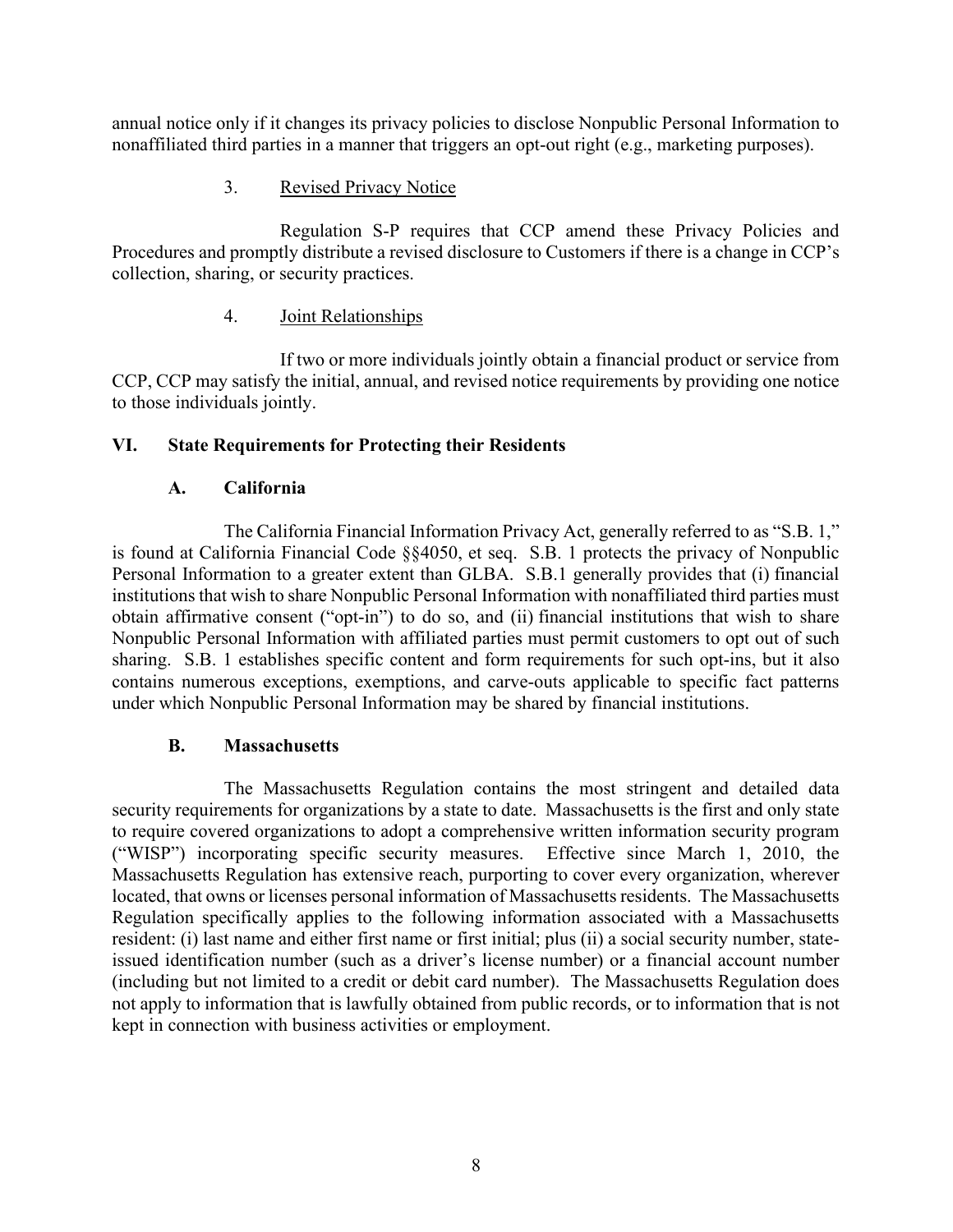#### **VII. Responding to Improper Disclosures**

If any employee becomes aware of an actual or suspected improper disclosure of Nonpublic Personal Information, that employee must promptly notify the CCO. Upon becoming aware of an actual or suspected improper disclosure of Nonpublic Personal Information, the CCO will investigate the situation and take the following actions, as the CCO deems appropriate:

1. To the extent possible, identify the Nonpublic Personal Information that was disclosed and the improper recipients.

2. Take any actions necessary to prevent further improper disclosures.

3. Take any actions necessary to reduce the potential harm from improper disclosures that have already occurred.

4. With reference to CCP's Identity Theft Prevention Program, evaluate the need to notify affected clients.

5. Consider discussing the issue with outside counsel, and with reference to CCP's Identity Theft Prevention Program, consider discussing the issue with regulatory authorities and/or law enforcement officials.

6. Collect, prepare, and retain documentation associated with the improper disclosure and CCP's response(s).

7. Evaluate the need for changes to CCP's Privacy Policies and Procedures in light of the improper disclosure.

# **VIII. Privacy Protection Training**

The CCO will ensure that all new employees who will have access to Nonpublic Personal Information are trained regarding their responsibility to protect Nonpublic Personal Information. The CCO will also periodically remind all employees of their obligations to protect Nonpublic Personal Information, as the CCO deems necessary.

## **IX. Records**

The following records shall be maintained in accordance with CCP's Books and Records Policy:

1. Copies of Privacy Notices to Customers.

2. Evidence of client instructions to share their Nonpublic Personal Information with third parties.

3. Employee confidentiality agreements, if applicable.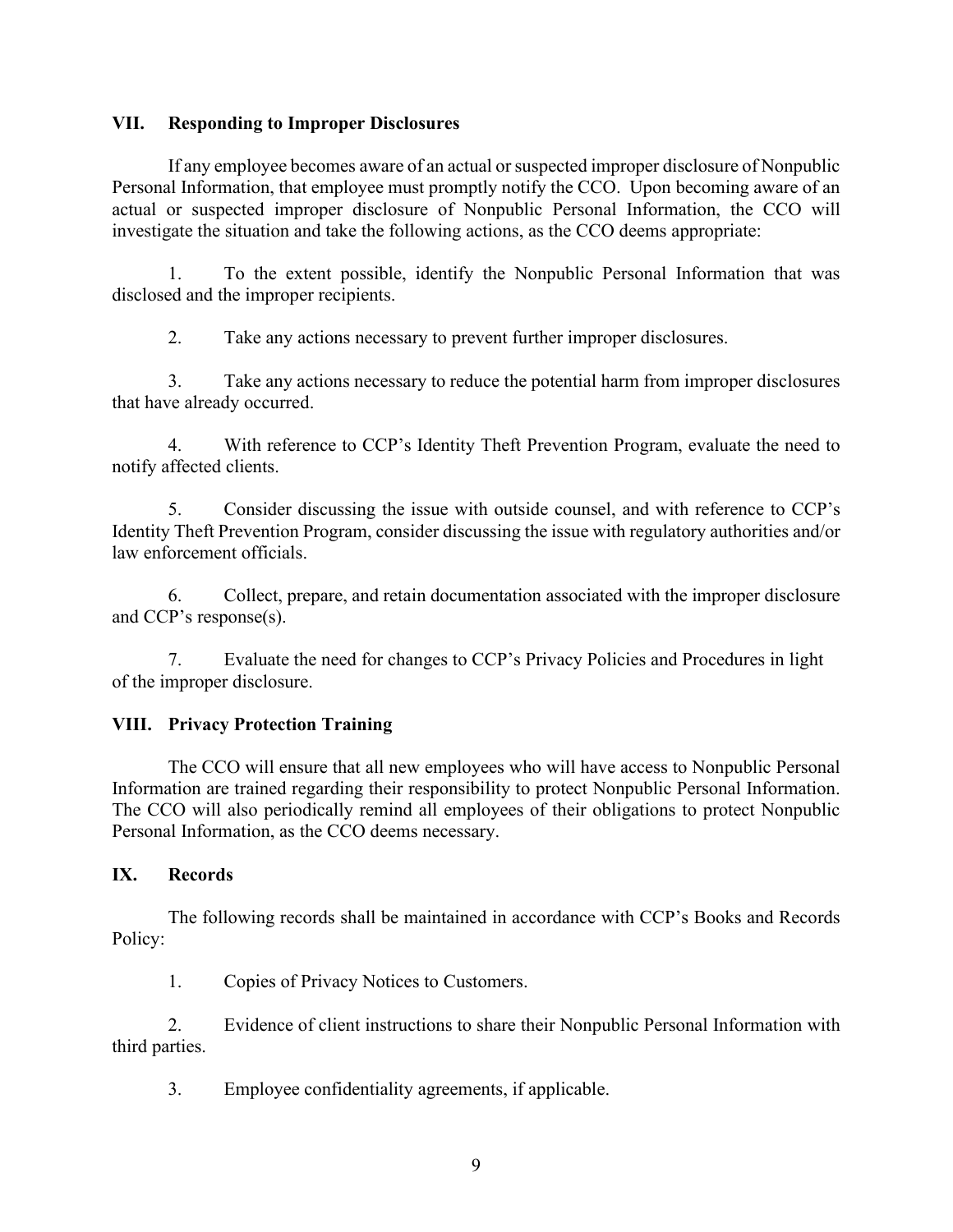4. Service provider contracts with confidentiality provisions or separate confidentiality agreements, if any.

5. Evidence of training sessions with copies of materials and attendee sign-in sheet.

Adopted: February 7, 2017<br>Amended: June 1, 2019 June  $1, 2019$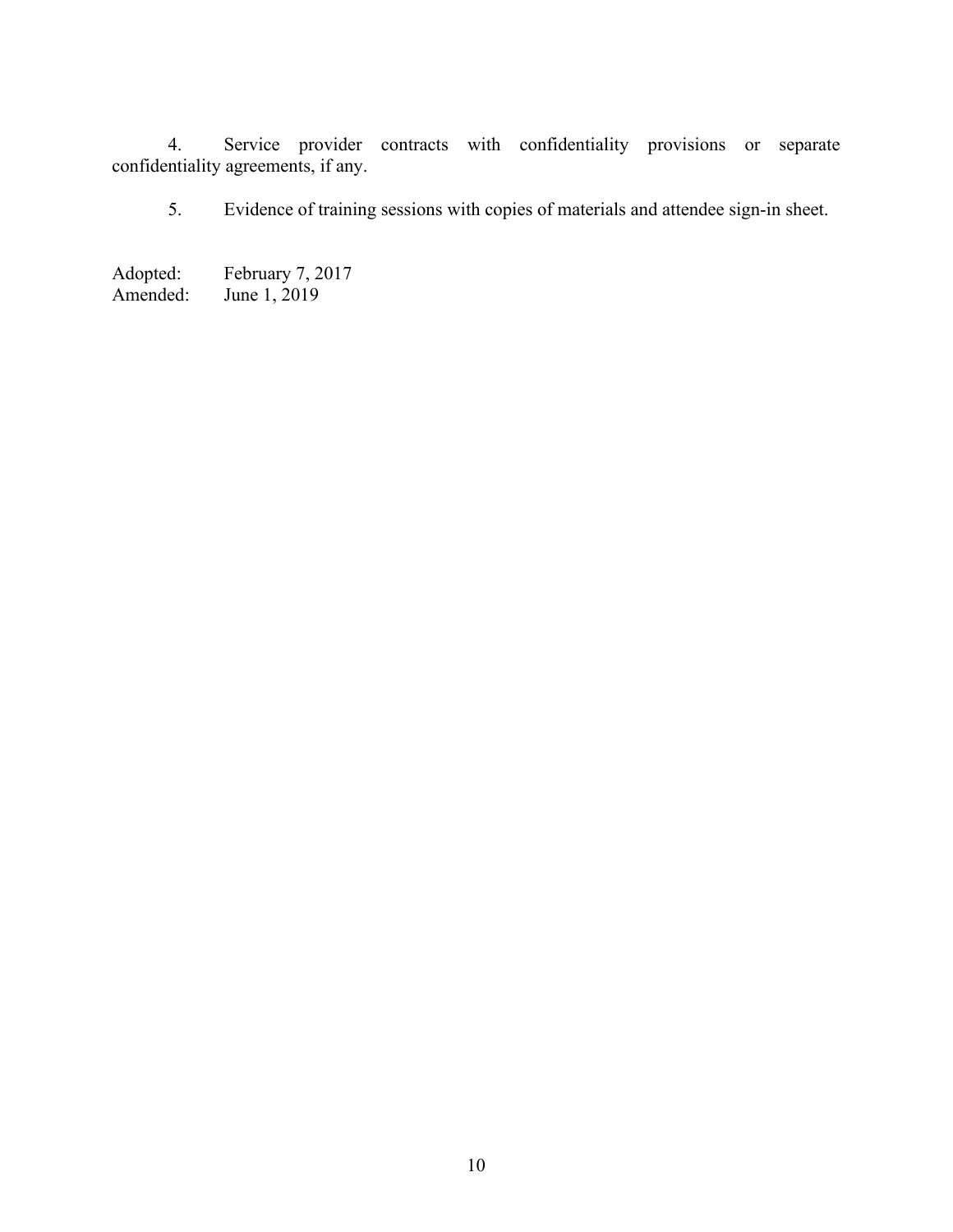#### **Exhibit A**

#### **PRIVACY NOTICE**

This notice describes how Clarkston Capital Partners, LLC ("CCP") collects, shares and protects nonpublic personal information that you provide to us and that we obtain in connection with providing our products and services to you. Please read this notice carefully to understand what we do.

CCP limits the collection, use and retention of nonpublic personal information to what we believe is necessary or useful to conduct our business and to provide and offer you quality products and services, as well as other opportunities that may be of interest to you. Information collected may include, but is not limited to, name, address, telephone number, tax identification number, date of birth, employment status, annual income, and net worth.

In providing products and services to you, we collect nonpublic personal information about you from the following sources:

- Information we receive from you on applications or other forms (e.g. investment/insurance applications, new account forms, and other forms and agreements);
- Information about your transactions with us, our affiliates or others (e.g. broker/dealers, clearing firms, or other chosen investment sponsors).

CCP limits its sharing of specific information about your account(s) and other personally identifiable data. As a rule, we do not disclose nonpublic personal information we collect to others. However, because we rely on certain third parties for services that enable us to provide our advisory services to you, such as our attorneys, auditors, other consultants, brokers, and custodians who, in the ordinary course of providing their services to us, may require access to information, we may share nonpublic personal information with such third parties. Additionally, we will share such information where required by legal or judicial process, such as a court order, or otherwise to the extent permitted under the federal privacy laws.

We may also disclose your nonpublic personal information to others upon your instructions. You may provide instructions below by listing the persons with whom you give us permission to share your nonpublic personal information. You may amend this list, and/or rescind your permission at any time in writing. Your signature below indicates your understanding and acceptance that we may share your nonpublic personal information.

We restrict access to nonpublic personal information about you to those persons associated with CCP who need access to such information in order to provide our products or services to you. We maintain physical, electronic, and procedural safeguards that comply with federal standards to guard your nonpublic personal information.

If you decide to close your account(s) or are no longer CCP's customer, we will continue to share your information as described in this notice.

CCP reserves the right to change its privacy policies, and any of the policies or procedures described above, at any time without prior notice. However, we will promptly provide you with a current copy of our privacy notice upon material changes or upon request. So long as you remain an active customer of CCP, you will receive a current copy of our privacy notice at least annually. This Privacy Notice is for general guidance and does not constitute a contract or create legal rights, and does not modify or amend any agreements we have with you.

If you have questions about this Privacy Notice, or if you wish to amend or rescind your written instructions below at any time, please contact [CLIENT SERVICE CONTACT] by phone at -[CLIENT SERVICE CONTACT PHONE NUMBER] or by e-mail at [CLIENT SERVICE CONTACT EMAIL ADDRESS].

Please list below any service provider (Attorney, CPA, etc.) for which you give CCP permission to discuss your nonpublic personal information. Do not return this form to CCP if you do not wish to name a designated authorized person at this time.